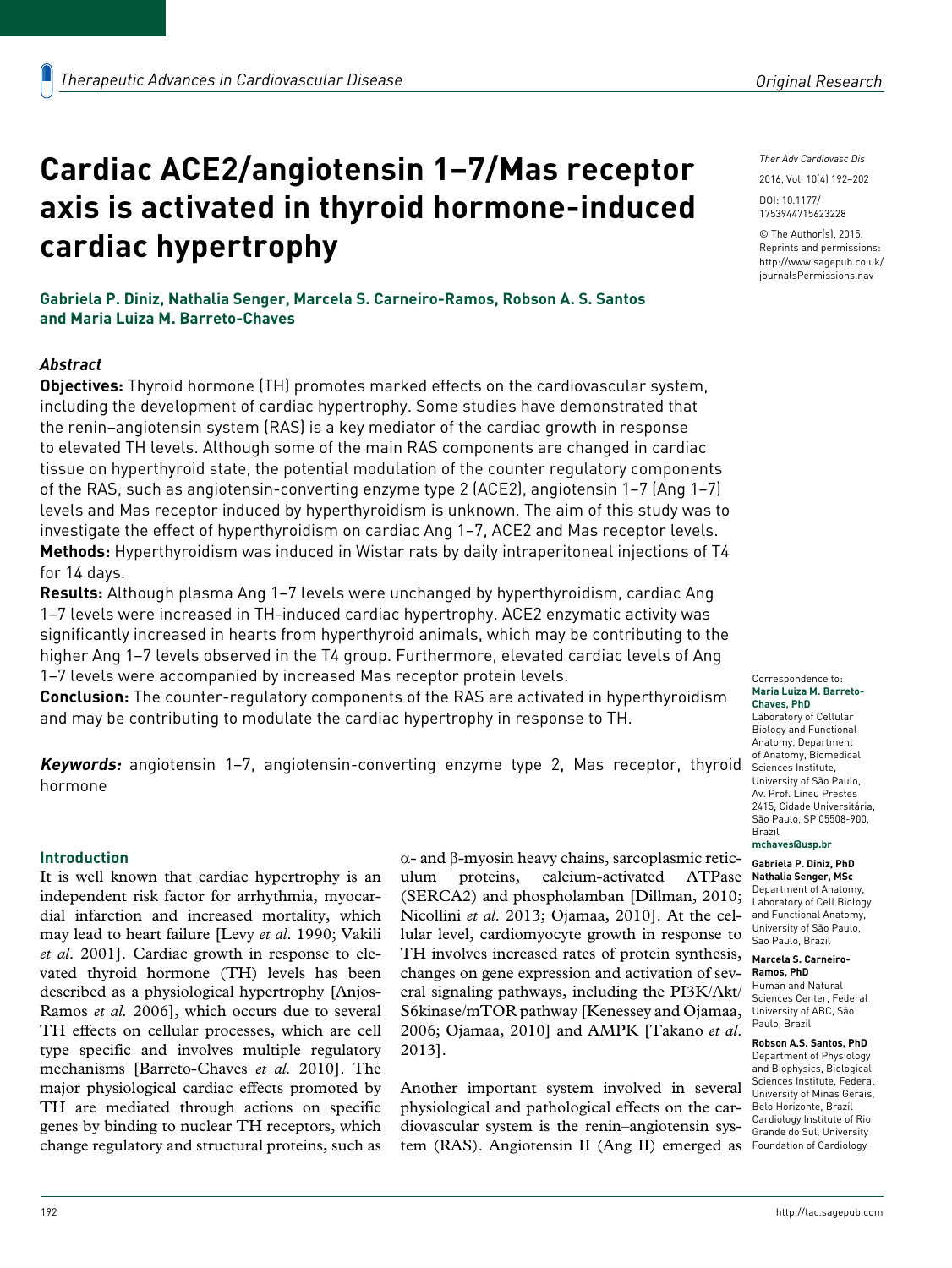one of the main peptide effector of this system, which exerts its effects mostly *via* binding to type 1 Ang II receptor (AT1R), resulting in vasoconstriction, proliferation, hypertrophy, inflammation and extracellular matrix remodeling, or *via* binding to type 2 Ang II receptor (AT2R), which is known to counteract the majority of the AT1Rmediated effects [Keidar *et al*. 2007]. However, over the past decade, the classical concept of the RAS was transformed by the discovery of several others peptides, receptors and enzymes which are able to counterbalance the effects of the main axis of this complex system [Balakumar and Jagadeesh, 2014]. In contrast to the deleterious actions of Ang II on the cardiovascular system, ACE2/ Ang1-7/Mas directly antagonizes many actions of Ang II, providing an additional layer of counterregulation in this system [Santos *et al*. 2013; Santos, 2014]. Angiotensin-converting enzyme type 2 (ACE2) was demonstrated to be able to cleave Ang I or Ang II [Crackower *et al*. 2002], increasing levels of Ang 1–7, which exerts its biological effects through Mas, a G-protein coupledreceptor. Activation of Mas by Ang 1–7 has been shown to induce several actions including vasodilation, diuresis, natriuresis and antihypertrophic effect [Giani *et al*. 2007].

Several previous reports have demonstrated that cardiac RAS is activated in hyperthyroidism. In this sense, it has been demonstrated that hyperthyroidism increases cardiac renin activity and expression and also cardiac Ang II levels [Barreto-Chaves *et al*. 2010; Kobori *et al*. 1997]. However, cardiac ACE activity is reduced in the heart of hyperthyroid rats [Carneiro-Ramos *et al*. 2006]. On the other hand, the cardiac AT2 receptor is upregulated in response to hyperthyroidism [Carneiro-Ramos *et al*. 2010; Tavares *et al*. 2013], suggesting that diverse components of the main axis of the RAS are altered in hyperthyroidism. Consistent with a role for the RAS in TH-induced cardiac hypertrophy, several studies have shown that the use of an AT1 receptor blocker or an ACE inhibitor was able to attenuate or prevent cardiac growth in response to elevated TH levels [Diniz *et al*. 2009; Hu *et al*. 2003; Pantos *et al*. 2005], suggesting that the RAS plays a key role in cardiac hypertrophy mediated by TH.

Considering that the main axis of the RAS contributes to the cardiac hypertrophy in response to hyperthyroidism, and that the counter-regulatory components of the RAS have been shown to prevent the deleterious consequences of the over activity of the classic components of the RAS, the present study aimed to investigate the cardiac levels of ACE2, Ang 1–7 and Mas receptor in TH-induced cardiac hypertrophy.

#### **Materials and methods**

#### *Animals and experimental procedures*

All procedures and protocols were performed in accordance with the Ethical Principles in Animal Research set forth by the Brazilian College of Animal Experimentation and were approved by the Biomedical Sciences Institute/USP Ethics Committee for Animal Research. Male Wistar rats weighing 200–250 g were obtained from the University of São Paulo, Institute of Biomedical Sciences, in São Paulo, Brazil and were housed in a temperature- and light-controlled environment. All groups were studied concurrently and at the same age. Rats were randomized into two groups: control and hyperthyroid (T4). Hyperthyroidism was induced in the T4 group by daily intraperitoneal injections of 0.100 mg/kg of body weight (BW) of l-thyroxine (T4, Sigma Aldrich) for 14 days. The control group received daily intraperitoneal injections of saline. All rats were sacrificed 24 hours after the last dose of T4 [Hu *et al*. 2005].

## *Determination of serum TH levels*

Serum levels of free T3 and T4 were evaluated in all groups (control and T4) using a commercial radioimmunoassay kit (CIS Bio International, Gif-sur-Yvette, France). T3 or T4 results are presented in ng/ml.

## *Analysis of cardiac hypertrophy*

Cardiac hypertrophy was evaluated by the analysis of heart weight to tibia length ratio in milligrams/ millimeter (mg/mm).  $\alpha$ -Myosin heavy chain ( $\alpha$ -MHC) mRNA expression was evaluated by realtime polymerase chain reaction (RT-PCR). In addition, transverse sections of the myocardium were prepared for histological analysis. Briefly, the left ventricle was fixed in 10% formaldehyde, embedded in paraffin and then sectioned at 5  $\mu$ m thick. The myocyte cross-sectional diameter was measured in transverse section stained with hematoxylin and eosin (H&E) using Imaging Software NIS – Elements AR. For each rat, around 50 myocytes were measured and the average was calculated. Collagen content was evaluated in transverse section stained with Picrosirius Red from a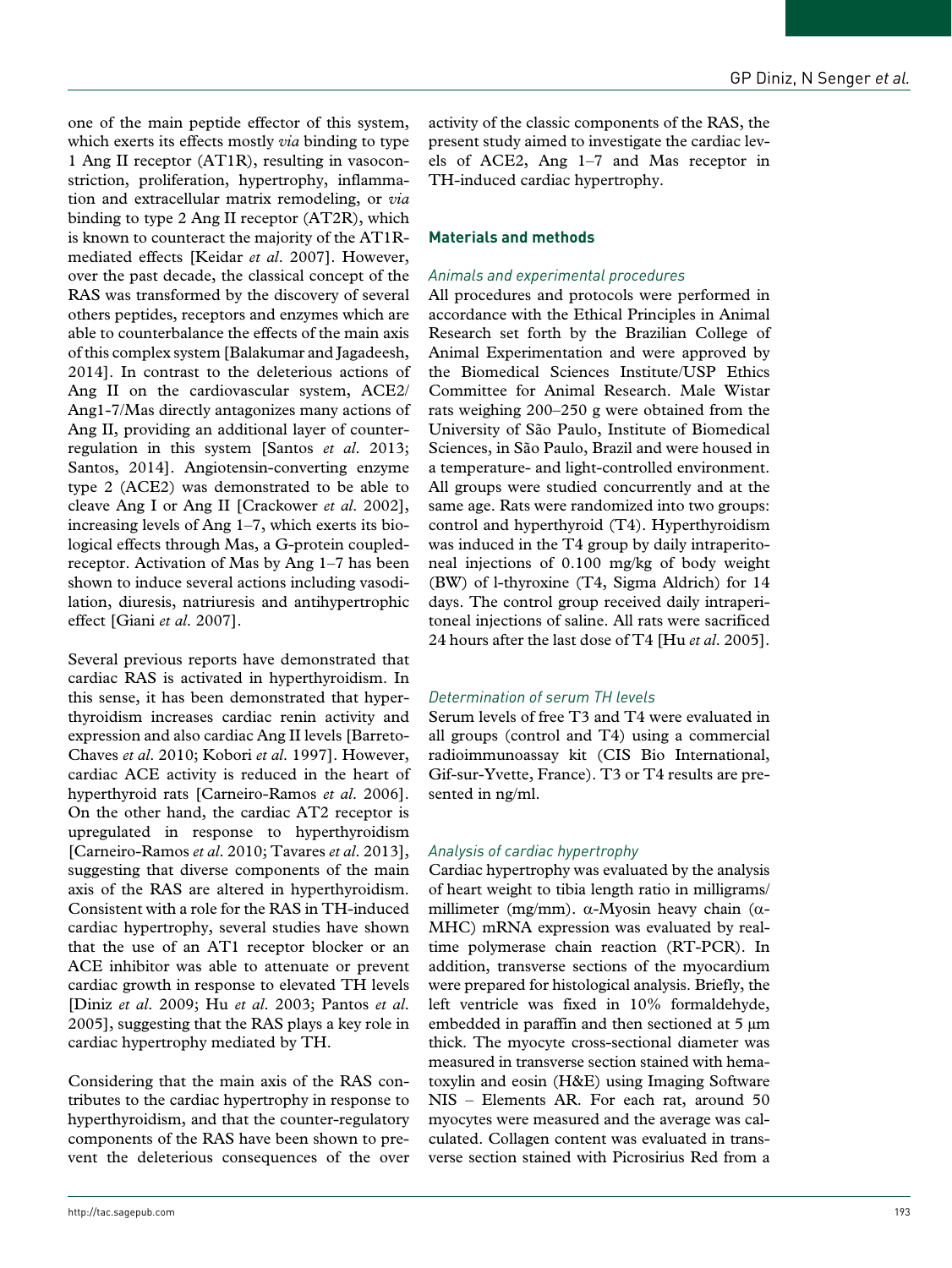minimum of 40 images from different regions (nonoverlapping), using the same software (Imaging Software NIS – Elements AR).

# *Analysis of Ang 1–7 levels*

Hearts were homogenized with 0.045 N HCl in ethanol (10 ml/g of tissue) containing  $0.9 \mu M$ *p*-hydroxymercury benzoate, 131.5 μM 1,10-phenanthroline, 0.9 μM phenylmethylsulfonyl fluoride (PMSF), 1.75 μM pepstatin A, 0.032 % ethylene diamine tetra-acetic acid (EDTA) and 0.0043% protease-free bovine serum albumin (BSA) and evaporated. After evaporation, the samples were dissolved in 0.003 % trifluoroacetic acid (TFA). Blood samples for angiotensin peptide measurements were collected in polypropylene tubes containing 1 mM *p*-hydroxymercury benzoate, 30 mM 1.1 O-phenanthroline, 1 mM PMSF, 1 mM pepstatin A and 7.5% EDTA (50 μl/ml of blood). After centrifugation, plasma samples were frozen and stored at −80°C. Peptides were extracted onto a Bond-Elut phenylsilica cartridge (Varian, USA). The columns were pre-activated by sequential washes with 10 ml of 99.9 % acetonitrile/0.1% heptafluorobutyric acid (HFBA) and 10 ml of 0.1% HFBA. Sequential washes with 10 ml of 99.9% acetonitrile/0.1% HFBA, 10 ml of 0.1% HFBA, 3 ml of 0.1% HFBA containing 0.1% BSA, 10 ml of 10% HFBA and 3 ml of 0.1 % HFBA were used to activate the columns. After sample application, the columns were washed with 20 ml of 0.1% HFBA and 3 ml of 20% HFBA. The adsorbed peptides were eluted with 3 ml of 99.9% acetonitrile/0.1% HFBA into polypropylene tubes rinsed with 0.1% BSA. After evaporation, Ang 1–7 levels were measured by radioimmunoassay (RIA), as previously described [Botelho *et al*. 1994]. Protein concentration in the crude homogenates was determined by the Bradford method [Bradford, 1976].

# *Analysis of gene expression*

Total RNA was isolated from rat heart using Trizol reagent (Invitrogen, CA, USA) according to the manufacturer's instructions. cDNA was synthesized with a qPCR-SuperMix-UDG Kit (Invitrogen) from 1 µg of total RNA in a total volume of 20  $\mu$ l with an oligo (dT) primer (Invitrogen). Quantitative RT-PCR was performed in a thermocycler (Cobertt Research, Sydney, Australia) using SYBR Green PCR (Invitrogen). cDNA was used as a template for PCR with specific

primers for ACE2, Mas receptor and α-MHC. Glyceraldehyde-3-phosphate dehydrogenase (GAPDH) mRNA was chosen as an internal standard for PCR reactions because its expression is not affected by either TH or myocardial hypertrophy [Carneiro-Ramos *et al*. 2010]. The following sets of primers were used: ACE2: 5'-TTGTTGGAACGCTGCCATTT-3' 5′-CCAACGATCTCCCGCTTCAT-3′; GAPDH: 5′-TGGTGGACCTCATGGCCT AC-3′ and 5′-CAGCAACTGAGGGCCTCT CT-3′; Mas: 5′-CCCACCCATTCCCATAGT GC-3′ and 5′-CCGAGAGGAGAGATGCT-CATG-3′ and α-MHC: 5′-CGAATTTCGGAG GGTTCTGC-3′ and 5′-ACAGAGTGCTTCG TGCCTGAT-3′. Samples were run in duplicate. The analysis of the interest gene was normalized by GAPDH levels. The data were expressed as fold of induction in relation to the control.

## *Western blot analysis*

Total protein from rat hearts was obtained using 1 g of tissue to 10 ml of digestion buffer [KCl 90 mM, 4-(2-hydroxyethyl)-1-piperazineethanesulfonic acid (HEPES) 10 mM,  $MgCl<sub>2</sub>$  3 mM, EDTA 5 mM, glycerol 1%, dithiothreitol (DTT) 1 mM, sodium dodecyl sulfate (SDS) 0.04%]. Protein concentrations were determined by the Bradford method [Bradford, 1976]. Total protein (150 μg) was resolved by electrophoresis on 5% stacking/10% polyacrylamide-SDS gels, and the resolved proteins were transferred to nitrocellulose membrane (Bio-Rad). The membrane was stained with Ponceau solution to demonstrate that the protein concentration was similar in the different samples. The membrane was then washed with TBST (Tris 50 mM, NaCl 150 mM, pH 7.5, Tween-20 2%) for 10 min at room temperature and incubated at 4ºC overnight with polyclonal antibody against Mas receptor (1:500, kindly provided by Dr Robson Santos from the Department of Physiology and Biophysics, Biological Sciences Institute, Federal University of Minas Gerais, Brazil), ACE2 (1:500, Santa Cruz Biotechnology, SC-17720) or α-actinin (1:1000, Santa Cruz Biotechnology, SC-15335) in TBST. After washing the membranes, the secondary anti-rabbit, anti-goat or anti-mouse immunoglobulin (Ig) G conjugated with peroxidase (Amersham Biosciences) at a 1:1000 dilution in TBST was added for 1 hour at room temperature. The membranes were washed again with TBST and incubated with ECL detection reagents (Amersham Biosciences), which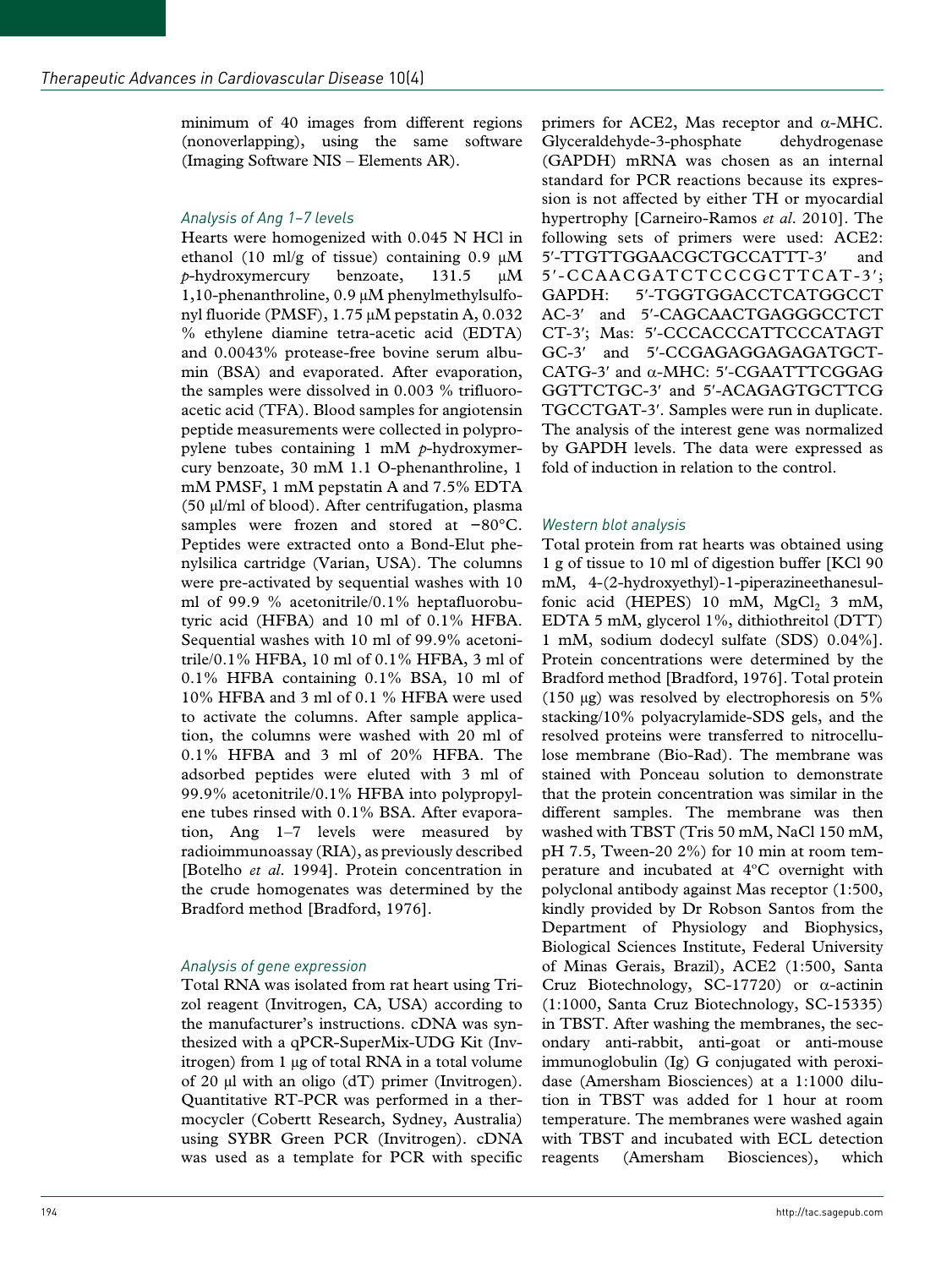produced a chemiluminescence signal that was detected by exposure to X-ray film. The protein bands were quantified by densitometry, and the band densities were calculated and then expressed as percentage in relation to control. α-Actinin levels were used for normalization of the proteins of interest.

# *ACE2 activity assay*

The ACE2 activity assay was performed as previously described [Murça *et al*. 2012], using a microplate reader (BioTekSynergy<sup>TM</sup>2; Biotek, Winooski, VT, USA). Left ventricle samples were homogenized in Politron (Kinematica Polytron homogenizer mixer –PCU11) using ACE2 buffer (75 mM Tris-HCL, 1 mol/l NaCl, 0.5  $\mu$ M ZnCl<sub>2</sub> pH 7.5). Tissue extracts were centrifuged at 4°C for 10 minutes at 10,000*g* and the supernatant retained. Total protein concentrations were determined by the Bradford method [Bradford, 1976]. All assays were performed in duplicate at pH 7.4. The reaction mixture contained 70 µg of total protein from tissue extracts, 5 M Nacl, 10 µM captopril and 50 µM fluorogenic peptide substrate (Fluorogenic Peptide Substrate VI – R&D Systems) in ACE2 buffer to a final volume of 100 µl. Immediately after the addition of the substrate, kinetic assay was started and the fluorescence emitted was measured at 1-minute intervals over 1 hour at 37°C at 320 nM excitation and 405 nM emission (Biotek Instruments, Sinergy HT, USA). For a negative control, 10 µM ACE2 specific peptide inhibitor (Dx600 Linear – Phoenix Pharmaceuticals, INC) was added to the reaction and, for a positive control, 5 µM recombinant human ACE2 (rhACE2 – R&D Systems, USA) was added to the reaction. Background fluorescence readings were obtained from reactions without tissue samples and the final enzymatic activity of the samples was corrected by the obtained background value. Data were expressed as fluorescence (a.u.)/minute/µg of protein.

# *Statistical analysis*

Data are presented as mean  $\pm$  SD. For convenience some data are expressed as percentage or fold of induction in relation to the control group. Statistical analysis was performed using Student's *t*-test, and values of  $p < 0.05$  were considered statistically significant.

**Table 1.** Measurements of serum thyroid hormone levels in experimental groups (Control and  $T<sub>a</sub>$ ).

|                                                                                                                                            | Free $T_3$ (ng/ml)               | Free $T_4$ (ng/ml)                  |
|--------------------------------------------------------------------------------------------------------------------------------------------|----------------------------------|-------------------------------------|
| Control<br>T4                                                                                                                              | $4.06 + 0.65$<br>$5.21 + 0.34$ * | $34.07 + 5.75$<br>$67.56 + 13.68$ * |
| Values are expressed as mean $\pm$ standard deviation.<br>*Versus control, $p < 0.05$ .<br><i>n</i> , number of rats for group $(n = 4)$ . |                                  |                                     |

## **Results**

#### *Confirmation of hyperthyroid status*

To validate the hyperthyroid state, the serum levels of free T3 and T4 were determined (Table 1). As expected, T3 and T4 serum levels were significantly increased in the hyperthyroid group (T4 group) (5.21  $\pm$  0.34 and 67.56  $\pm$  13.68 ng/ml in T4 group, respectively,  $p < 0.05$ ) when compared with control (4.06  $\pm$  0.65 and 34.07  $\pm$  5.75 ng/ml in control, respectively).

## *Hyperthyroidism-induced cardiac hypertrophy is accompanied by cardiac activation of ACE2/ Ang 1–7/Mas axis*

As expected, the hyperthyroid group demonstrated a significant cardiac hypertrophy evidenced by increased heart weight to tibia length ratio (27.2 ± 1.6 mg/mm in T4 group *versus* 22.5  $\pm$  0.7 mg/mm in control;  $p < 0.05$ ) (Figure 1A). Corroborating the cardiac hypertrophy evidenced in hyperthyroidism, RT-PCR analysis showed that  $α$ -MHC mRNA expression was increased in the T4 group compared with control (Figure 1B). In addition, the hyperthyroid group showed an increase in myocyte cross-sectional diameter (8.84 ± 0.9 μm in T4 group *versus* 5.88 ± 0.4 µm in control;  $p < 0.05$ ) (Figure 1C), which was not accompanied by an increase in collagen deposition (0.36 ± 0.1% in T4 group *versus* 0.39 ± 0.1% in control) (Figure 1D).

To evaluate whether TH-induced cardiac hypertrophy could be accompanied by an alteration in Ang 1–7 levels, we determined their levels in plasma and cardiac tissue by RIA. Plasma Ang 1–7 levels (in ng/ml) were not changed in the T4 group compared with the control group (64.4 ± 6.7 ng/ml *versus* 70.7 ± 16.7 ng/ml in control) (Figure 2A). However, cardiac Ang 1–7 levels (in ng/mg of protein) were significantly increased in the hyperthyroid group in relation to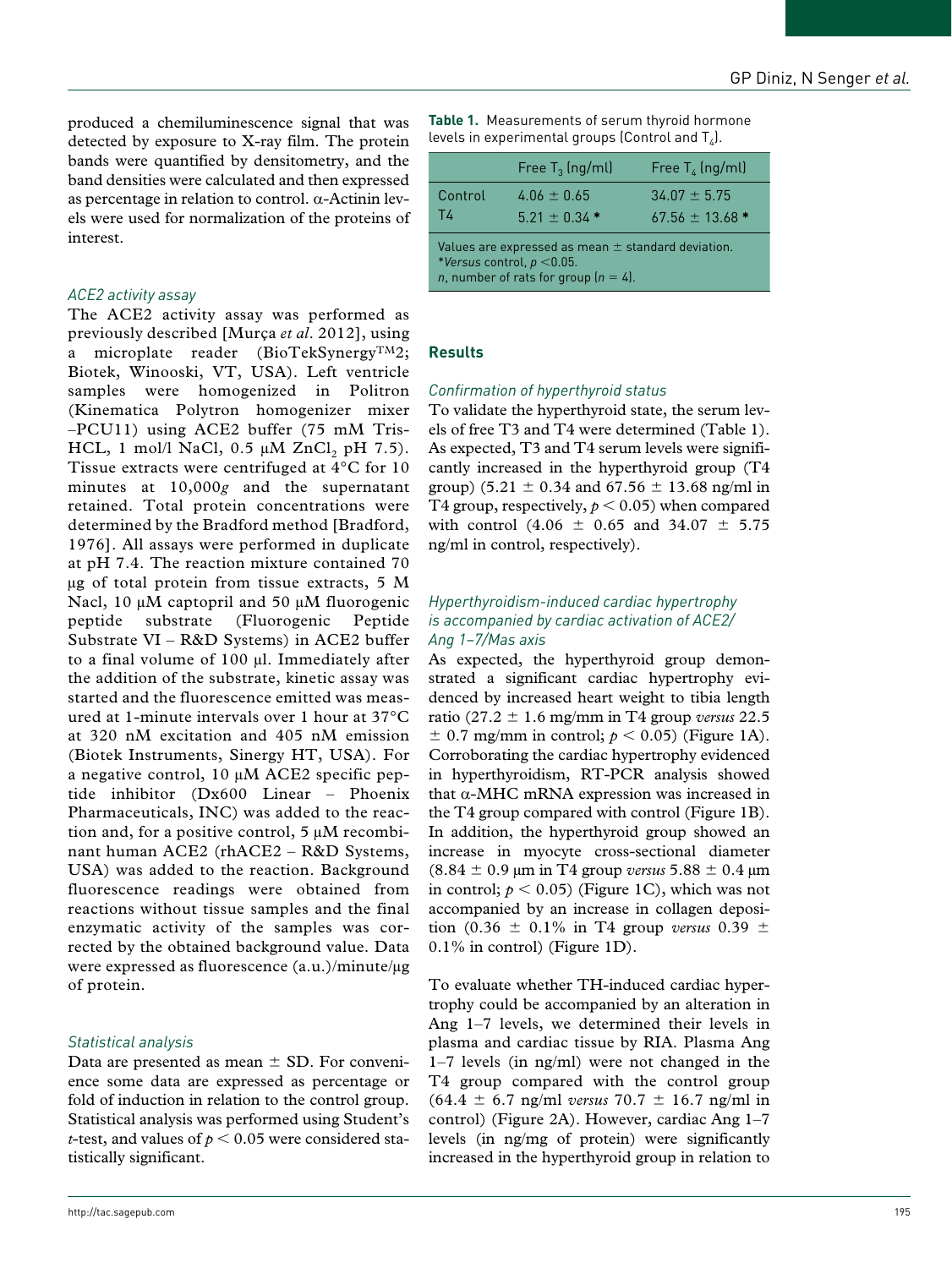

**Figure 1.** Analysis of cardiac hypertrophy evaluated by heart weight to tibia length ratio (**A**), α-MHC mRNA expression using RT-PCR (**B**), myocyte cross-sectional diameter (**C**) and collagen deposition (**D**), using transverse sections of the myocardium stained with hematoxylin and eosin (H&E) and Picrosirius Red, respectively.

\**Versus* control, *p* < 0.05 (*n* = 4–5); the line in the bottom of figure represents 50 μm. α-MHC, α-myosin heavy chain; RT-PCR, real-time polymerase chain reaction.

control (16  $\pm$  1.1 *versus* 12.2  $\pm$  1.8 ng/mg of protein in control;  $p < 0.05$ ) (Figure 2B).

To evaluate whether the increased cardiac Ang 1–7 levels observed in the T4 group could be accompanied by changes in ACE2 expression and activity, we also analyzed the cardiac mRNA and protein levels by RT-PCR and western blotting, respectively, as well as the enzymatic activity. Cardiac ACE2 mRNA levels were significantly increased in the hyperthyroid group compared with the control (439.1 ± 99.23% *versus* 112 ± 35% in control;  $p \leq 0.05$ ) (Figure 3A). Although

cardiac ACE2 protein levels were unchanged in the T4 group  $(101.9 \pm 11.2\%)$  (Figure 3B), cardiac ACE2 activity was significantly increased in response to hyperthyroidism (123.9 ± 13.5 *versus* 100.1  $\pm$  5.8 arbitrary units in the control group,  $p < 0.05$ , indicating its important contribution to the elevated levels of Ang 1–7 observed in the hyperthyroid hearts (Figure 3C).

Considering that cardiac Ang 1–7 levels were increased in hyperthyroidism, we investigated whether the cardiac expression of Mas receptor might be altered in response to T4. Although Mas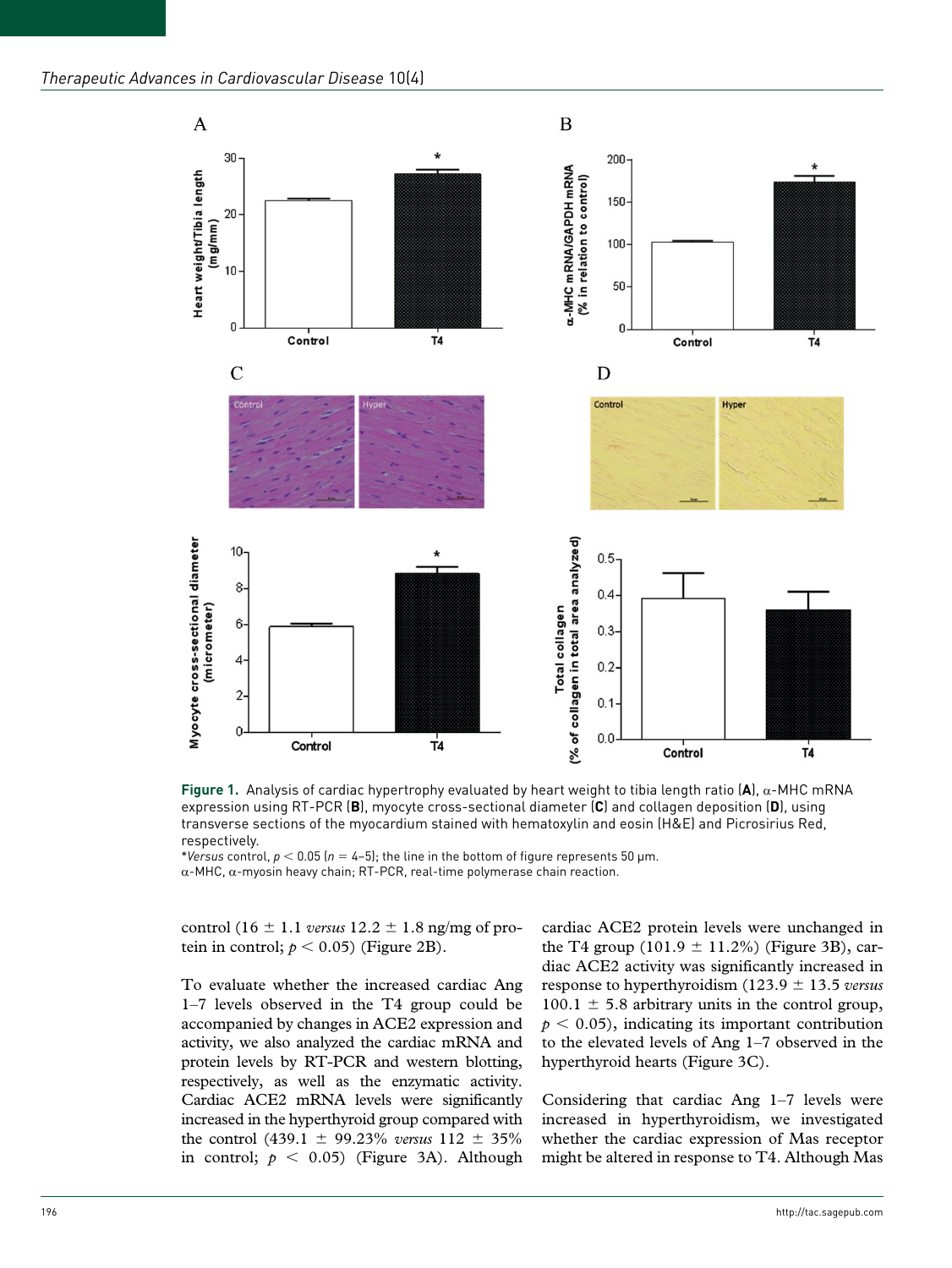

**Figure 2.** Hyperthyroidism increases cardiac Ang 1–7 levels. Plasma (**A**) and cardiac (**B**) Ang 1–7 levels in control and hyperthyroid (T4) groups, evaluated by RIA. \**Versus* control, *p* < 0.05 (*n* = 5).

Ang 1–7, angiotensin 1–7; RIA, radioimmunoassay.

receptor gene expression was significantly decreased in the T4 group (Figure 3D), western blotting analysis demonstrated that the T4 group had a significant increase in Mas receptor protein levels compared with the control group (154.8  $\pm$  $37\%, p < 0.05$ ) (Figure 3E).

These results demonstrate for the first time that cardiac growth in response to elevated levels of TH, which are clinically observed in hyperthyroid patients, is accompanied by activation of ACE2/ Ang 1–7/Mas axis.

#### **Discussion**

The present study was designed to evaluate the potential modulation of the counter-regulatory components of the RAS, ACE2/Ang 1–7/Mas receptor in cardiac hypertrophy induced by hyperthyroidism.

Diverse reports have demonstrated that RAS is involved in the physiological regulation of blood pressure and volume homeostasis, as well as in the pathogenesis of hypertension and other cardiovascular diseases. Indeed, the modulation of some of the classical components of the RAS in TH-induced cardiac hypertrophy has been reported by several studies [Carneiro-Ramos *et al*. 2006, 2010; Kobori *et al*. 1997; Sernia, *et al*. 1993]. Additionally, it has been demonstrated that some of the classical components of the RAS are critical for the cardiac growth in response to hyperthyroidism, since the use of Ang II receptors blockers or ACE inhibitors was able to attenuate or to blunt cardiac hypertrophy elicited by higher TH levels [Carneiro-Ramos *et al*. 2010; Hu *et al*. 2003; Pantos *et al*. 2005].

The discovery of the novel components of the RAS, as Ang 1–7, ACE2 and Mas receptor, resulted in a new perception of the mechanisms through which the RAS regulates cardiac homeostasis and influences the development of several cardiovascular diseases [Farag *et al*. 2015; Santos, 2014]. Considering the emerging cardioprotective actions mediated by this counter-regulatory axis of the RAS, we hypothesized that the cardiac growth in response to elevated TH levels might be accompanied by a modulation of cardiac Ang 1–7, ACE2 and Mas receptor levels. In fact, the analysis of the plasma Ang 1–7 levels indicated that this peptide was not changed in the T4 group. However, cardiac Ang 1–7 levels were increased in cardiac hypertrophy in response to elevated TH levels. This result demonstrates for the first time that local Ang 1–7, present in the cardiac tissue, is increased in hyperthyroidism. Although a chronic increase on Ang II may induce several deleterious effects on the cardiovascular system, such as vasoconstriction, increased cell proliferation and inflammation [Keidar *et al*. 2007; Silva-Filho *et al*. 2011], some studies have demonstrated that Ang 1–7 promotes opposite effects to those elicited by Ang II, exerting a cardioprotective role [Santos, 2014]. In the heart, Ang 1–7 has been shown to prevent cardiac remodeling, mainly by decreasing cardiomyocyte hypertrophy and fibrosis [Benter *et al*. 2006; Grobe *et al*. 2006, 2007]. Additionally, Ang 1–7 has also been reported to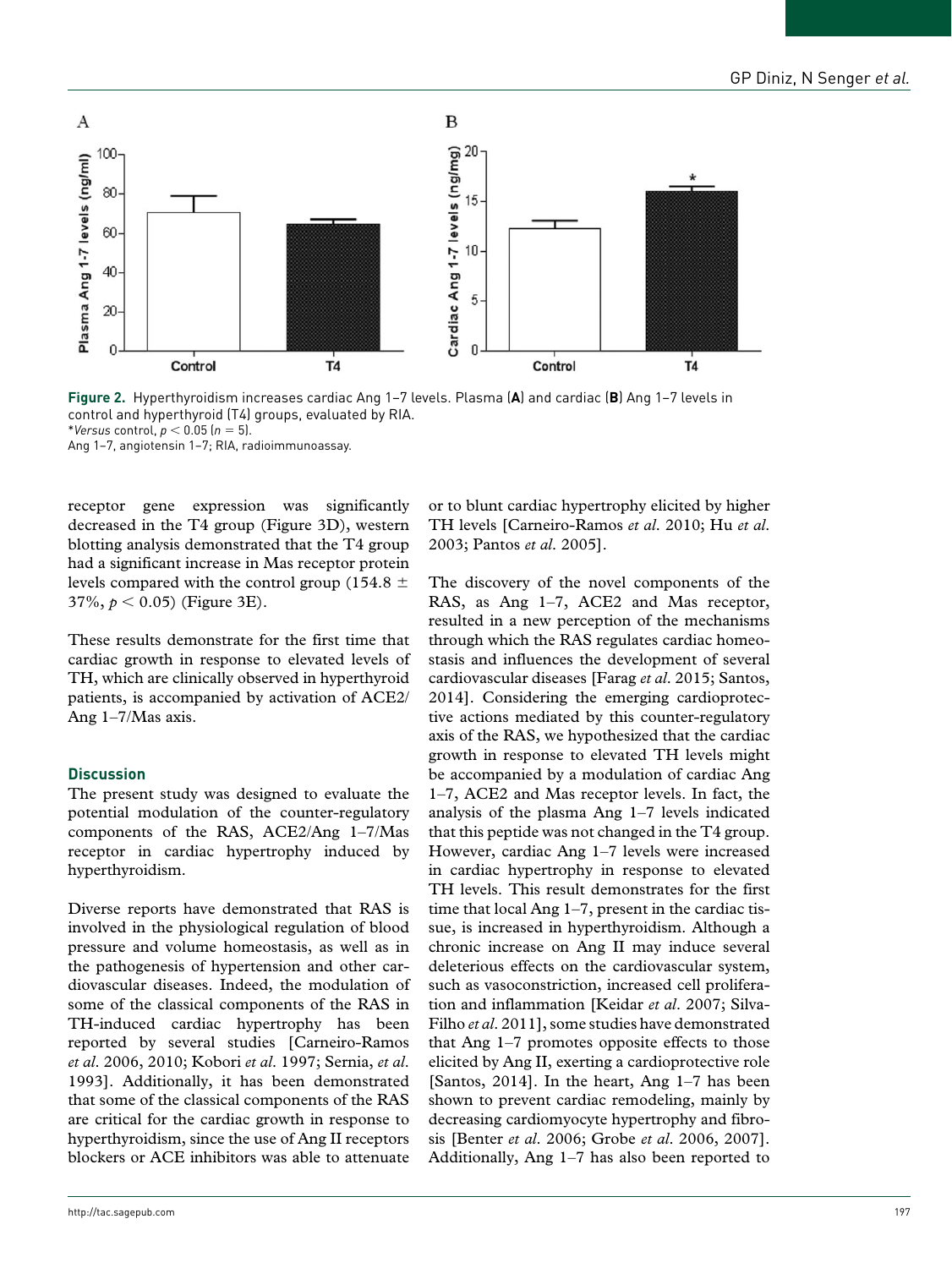

**Figure 3.** Cardiac ACE2 and Mas receptor are upregulated in hyperthyroidism. Cardiac ACE2 mRNA (**A**), protein levels (**B**) and ACE2 activity (**C**) in control and hyperthyroid (T4) groups. Cardiac Mas receptor mRNA (**D**) and protein levels (**E**).

\**Versus* control, *p* < 0.05; (*n* = 4–5).

ACE2, angiotensin-converting enzyme type 2; a.u., arbitrary units.

decrease cardiac Ang II levels [Mendes *et al*. 2005] and to modulate the AT1R-mediated actions of Ang II [Jackman *et al*. 2002; Mahon *et al*. 1994]. Taking this into account, it is possible to hypothesize that the elevated cardiac Ang 1–7 levels may be contributing to minimize or to counteract the cardiac growth process in response to higher TH levels. However, future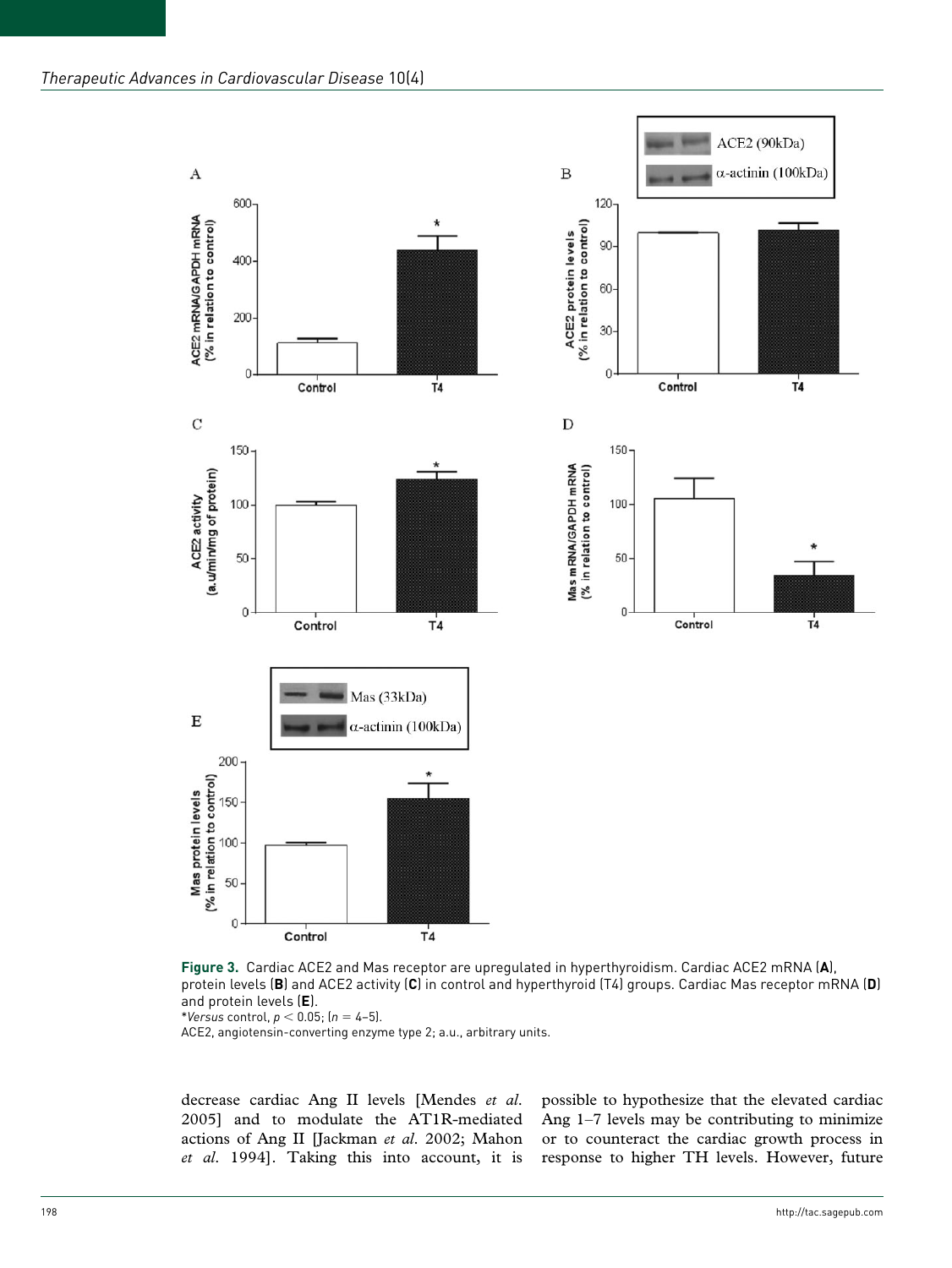functional studies are required to corroborate this hypothesis.

The exact mechanisms underlying the increased cardiac Ang 1–7 levels induced by hyperthyroidism are uncertain. Considering that Ang 1–7 present in the myocardium appears to depend on Ang II as a substrate [Ferrario *et al*. 1997; Keidar *et al*. 2007; Zisman *et al*. 2003], and that cardiac Ang II levels are increased in hyperthyroidism [Carneiro-Ramos *et al*. 2010; Kobori *et al*. 1997], it is possible that the elevated cardiac Ang II levels induced by TH may be contributing, at least in part, for the higher Ang 1–7 levels observed in the T4 group. We have previously demonstrated that ACE activity is downregulated in cardiac tissue of hyperthyroid rats [Carneiro-Ramos *et al*. 2006]. Given that ACE may degrade Ang 1–7 into Ang 1-5 [Santos and Ferreira, 2007], it is possible that the reduced cardiac ACE activity observed in hyperthyroidism may be contributing at least in part to the higher cardiac Ang 1–7 levels found in the T4 group. However, further studies are needed to characterize the potential mechanisms involved in elevated cardiac Ang 1–7 levels in response to TH, as well as the potential biological effects mediated by this peptide in TH-induced cardiac hypertrophy.

Several studies have suggested a beneficial role for ACE2 in the cardiovascular system. These observations are consistent with the findings demonstrating elevated ACE2 expression at the initial stage of several pathologies, which is reduced with the progression of disease, pointing to the critical function of this enzyme for the regulation of the cardiac homeostasis [Keidar *et al*. 2007]. Moreover, recombinant human ACE2 (rhACE2) administration suppressed myocardial fibrosis and cardiac dysfunction [Zhong *et al.* 2010] decreasing right ventricular hypertrophy and improving right ventricular systolic and diastolic function [Johnson *et al*. 2011] in a pressure overload model. Also, rhACE2 antagonized Ang II-induced pressor response in Wistar-Kyoto rats and spontaneously hypertensive rats (SHR) [Lo *et al.* 2013]. However, ACE2 knockout mice displayed increased cardiac inflammation, exacerbated cardiac dysfunction and myocardial injury in response to Ang II [Song *et al*. 2013]. Additionally, loss of ACE2 is associated with increased plasma Ang II levels and decreased plasma Ang 1–7 levels, which indicates a cardioprotective role of ACE2 [Song *et al*. 2013]. ACE2 has been shown to control the Ang II levels, since

this enzyme degrades this peptide into Ang 1–7. Indeed, Ang I also can be hydrolyzed by ACE2, forming Ang 1-9 [Donoghue *et al*. 2000], which can be converted by ACE into Ang 1–7. Herein we found that TH-induced cardiac hypertrophy was accompanied by higher cardiac ACE2 gene expression and unchanged ACE2 protein expression. Interestingly, independently of unaltered ACE2 protein levels, hyperthyroidism promoted an increase in cardiac ACE2 activity. Considering that Ang 1–7 is one of the major enzymatic products of ACE2 [Santos *et al*. 1988], the increase in ACE2 activity may be contributing to the elevated cardiac Ang 1–7 levels evidenced in hyperthyroidism. It is also important to note that others enzymes, such prolyl endopeptidase and prolyl carboxypeptidase, are also able to cleave Ang II into Ang 1–7 [Santos and Ferreira, 2007]. Taking this into account, it is plausible that the higher cardiac Ang 1–7 levels found in TH-induced cardiac hypertrophy may also be promoted by others enzymes besides ACE2, as discussed previously.

The present study also demonstrated that cardiac growth in response to elevated TH levels was accompanied by an increase in cardiac Mas receptor protein levels. Thus, it is possible that the higher levels of cardiac Mas receptor induced by hyperthyroidism could be contributing to mediate some of the beneficial effects of the elevated cardiac Ang 1–7 levels observed in the hyperthyroid group. However, further studies are required to determine the potential role of Mas receptor in cardiac hypertrophy induced by TH.

Some studies have revealed a functional interaction of Mas receptor with AT1R and AT2R in the cardiac tissue of mouse [Castro *et al*. 2005; Villela *et al*. 2015; Von Bohlen und Halbach *et al*. 2000]. This interaction may be attributable to hetero oligomerization between Mas and the AT1R, which leads to inhibition of Ang II effects mediated by AT1R [Kostenis *et al*. 2005]. However, whether the increased cardiac Mas receptor levels observed in the T4 group may be interacting with the Ang II receptors, and contributing to counteract some of the Ang II actions in the cardiac tissue, is unknown and must be investigated.

The predominant physiological role of the cardiac RAS appears to be the maintenance of an appropriate cellular milieu balancing stimuli inducing and inhibiting cell growth and proliferation, as well as mediating adaptive responses to myocardial stress [Paul *et al*. 2006]. A growing body of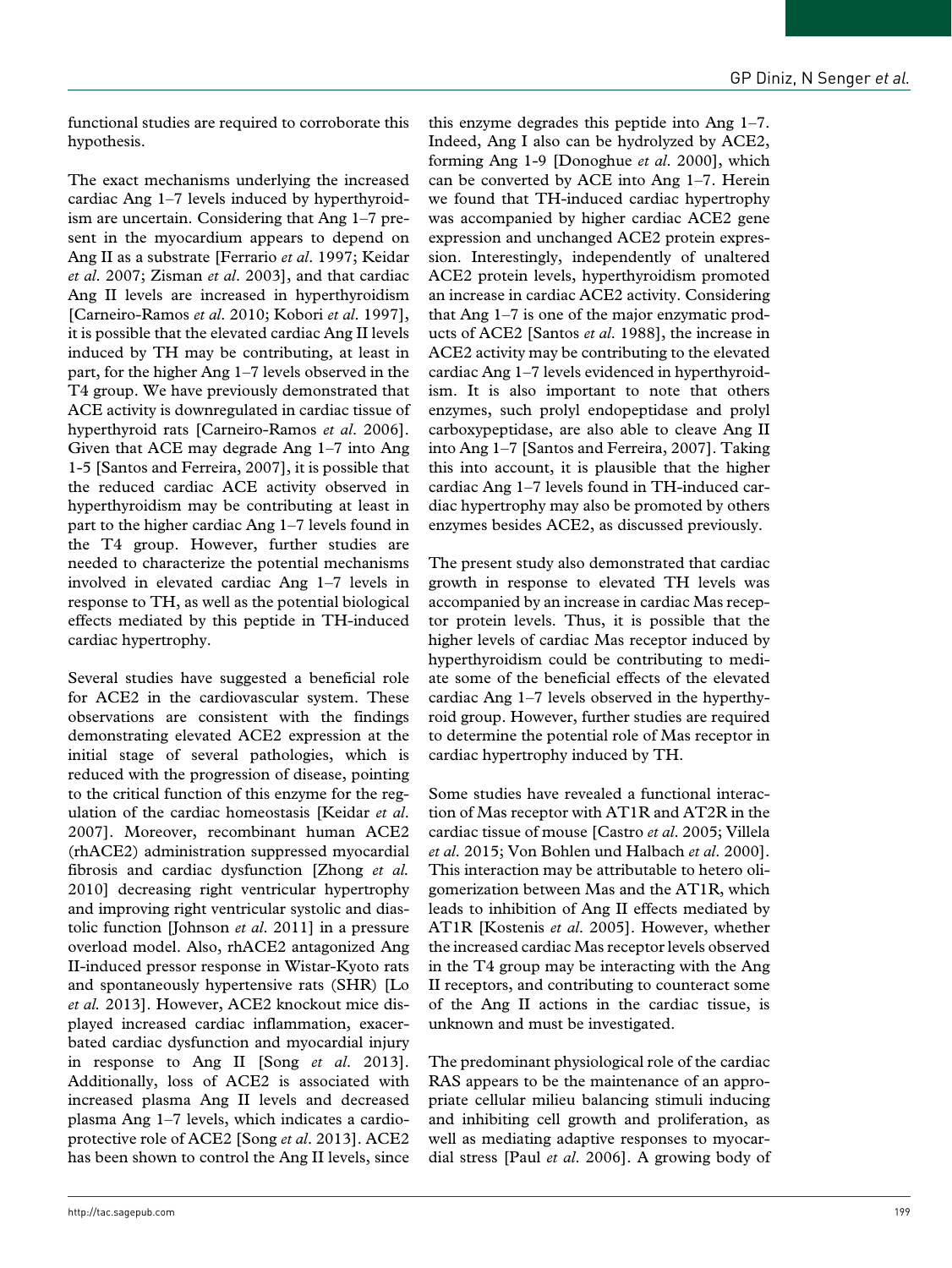evidence suggests that the ACE2/Ang 1–7/Mas axis acts as the main counter-regulatory mechanism for the central axis ACE/Ang II/AT1R [Santos, 2014]. However, whether the modulation of cardiac Ang 1–7/ACE2/Mas axis evidenced in hyperthyroidism plays a counter regulatory action during the TH-induced cardiac hypertrophy is unclear and further studies are needed to elucidate this hypothesis.

# **Conclusion**

Our results indicate for the first time that hyperthyroidism activates the counter-regulatory axis of the RAS by increasing cardiac ACE2 activity and elevating Ang 1–7 levels and Mas receptor protein levels in the heart, which may be contributing to attenuate some actions exerted by TH in the heart.

# **Acknowledgements**

G.P. Diniz and N. Senger contributed equally.

All the authors are grateful to Marina Fevereiro for the technical assistance provided..

#### **Funding**

This work was supported by the Fundação de Amparo à Pesquisa do Estado de São Paulo (FAPESP, Foundation for the Support of Research in the State of São Paulo; Grants 07-53993-6 and 13/16348-6) and CNPq (National Council of Technological and Scientific Development).

## **Conflict of interest statement**

The authors declare no conflicts of interest in preparing this article.

## **References**

Anjos-Ramos, L., Carneiro-Ramos, M.S., Diniz, G.P., Martins-Silva, J. and Barreto-Chaves, M. (2006) Early cardiac hypertrophy induced by thyroxine is accompanied by an increase in VEGF-A expression but not by an increase in capillary density. *Virchows Arch* 448: 472–479.

Balakumar, P. and Jagadeesh, G. (2014) A century old renin-angiotensin system still grows with endless possibilities: AT1 receptor signaling cascades in cardiovascular physiopathology. *Cell Signal* 26: 2147–2160.

Barreto-Chaves, M., Carrillo-Sepulveda, M., Carneiro-Ramos, M., Gomes, D. and Diniz, G. (2010) The crosstalk between thyroid hormones and the renin–angiotensin system. *Vascul Pharmacol* 52: 166–170.

Benter, I., Yousif, M., Anim, J., Cojocel, C. and Diz, D. (2006) Angiotensin-(1–7) prevents development of severe hypertension and end-organ damage in spontaneously hypertensive rats treated with L-NAME. *Am J Physiol Heart Circ Physiol* 290: H684–H691.

Botelho, L., Block, C., Khosla, M. and Santos, R. (1994) Plasma angiotensin-(1–7) immunoactivity is increased by salt load, water deprivation, and hemorrahage. *Peptides* 15: 723–729.

Bradford, M. (1976) A rapid and sensitive method for the quantitation of microgram quantities of protein utilizing the principle of protein-dye binding. *Anal Biochem* 72: 248–254.

Carneiro-Ramos, M., Diniz, G., Nadu, A., Almeida, J., Vieira, R., Santos, R. *et al*. (2010) Blockage of angiotensin II type 2 receptor prevents thyroxinemediated cardiac hypertrophy by blocking Akt activation. *Basic Res Cardiol* 105: 325–35.

Carneiro-Ramos, M., Silva, V., Santos, R. and Barreto-Chaves, M. (2006) Tissue-specific modulation of angiotensin-converting enzyme (ACE) in hyperthyroidism. *Peptides* 27: 2942–2949.

Castro, C., Santos, R., Ferreira, A., Bader, M., Alenina, N. and Almeida, A. (2005) Evidence for a functional interaction of the angiotensin- $(1-7)$ receptor Mas with AT1 and AT2 receptors in the mouse heart. *Hypertension* 46: 937–942.

Crackower, M., Sarao, R., Oudit, G.Y., Yagil, C., Kozieradzki, I., Scanga, S. *et al*. (2002) Angiotensinconverting enzyme 2 is an essential regulator of heart function. *Nature* 417: 822–828.

Dillman, W. (2010) Cardiac hypertrophy and thyroid hormone signaling. *Heart Fail Rev* 15: 125–132.

Diniz, G., Carneiro-Ramos, M. and Barreto-Chaves, M. (2009) Angiotensin type 1 receptor mediates thyroid hormone-induced cardiomiocyte hypertrophy through the Akt/GSK-3beta/mTOR signaling pathway. *Basic Res Cardiol* 104: 653–667.

Donoghue, M., Hsieh, F., Baronas, E., Godbout, K., Gosselin, M., Stagliano, N. *et al*. (2000) A novel angiotensin-converting enzyme-related carboxypeptidase (ACE2) converts angiotensin I to angiotensin 1–9. *Circ Res* 87: E1–9.

Farag, E., Maheshwari, K., Morgan, J., Sark Esa, W. and Doyle, D. (2015) An update of the role of Renin Angiotensin in cardiovascular homeostasis. *Anesth Analg* 120: 275–92.

Ferrario, C., Chappell, M., Tallant, E., Brosnihan, K. and Diz, D. (1997) Counterregulatory actions of angiotensin-(1–7). *Hypertension* 30: 535–541.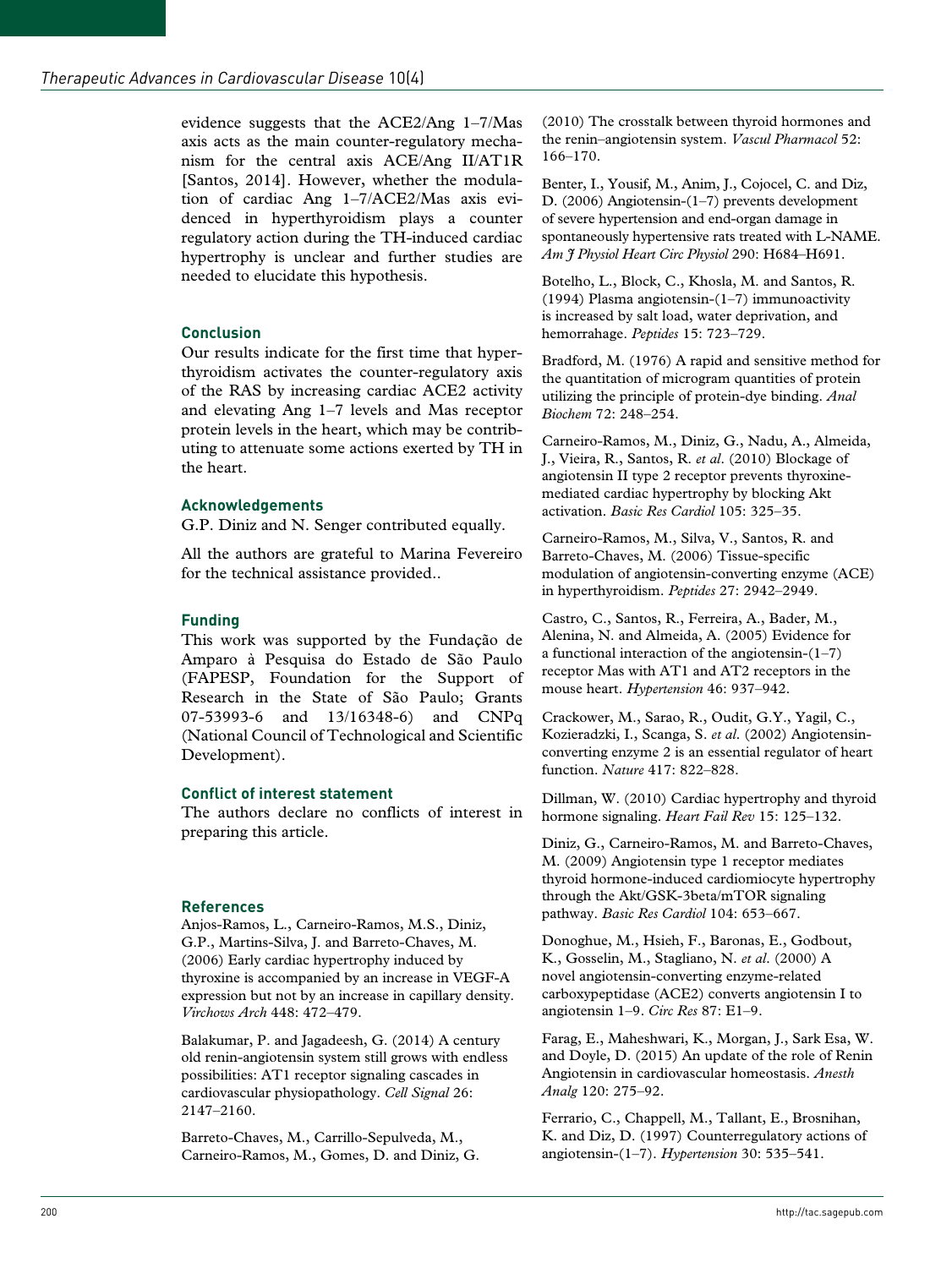Giani, J., Gironacci, M., Munoz, M., Pena, C., Turyn, D. and Dominici, F. (2007) Angiotensin-(1–7) stimulates the phosphorylation of JAK2, IRS-1 and Akt in rat heart in vivo: role of the AT1 and Mas receptors. *Am J Physiol Heart Circ Physiol* 293: H1154–1163.

Grobe, J., Mecca, A., Lingis, M., Shenoy, V., Bolton, T., Machado, J. *et al*. (2007) Prevention of angiotensin II-induced cardiac remodeling by angiotensin-(1–7). *Am J Physiol Heart Circ Physiol* 292: H736–742.

Grobe, J., Mecca, A., Mao, H. and Katovich, M. (2006) Chronic angiotensin-(1–7) prevents cardiac fibrosis in DOCA-salt model of hypertension. *Am J Physiol Heart Circ Physiol* 290: 2417–2423.

Hu, L., Benvenuti, L., Liberti, E., Carneiro-Ramos, M. and Barreto-Chaves, M. (2003) Thyroxineinduced cardiac hypertrophy: influence of adrenergic nervous system *versus* renin-angiotensin system on myocyte remodeling. *Am J Physiol Regul Integr Comp Physiol* 285: 1473–1480.

Hu, L., Liberti, E. and Barreto-Chaves, M. (2005) Myocardial ultrastructure in cardiac hypertrophy induced by thyroid hormone – an acute study in rats. *Virchows Arch* 446: 265–269.

Jackman, H., Massad, M., Sekosan, M., Tan, F., Brovkovych, V., Marcic, B. *et al*. (2002) Angiotensin 1–9 and 1–7 release in human heart: role of cathepsin A. *Hypertension* 39: 976–981.

Johnson, J., West, J., Maynard, K. and Hemnes, A. (2011) ACE2 improves right ventricular function in a preassure overload model. *PloS One* 6: 20828.

Keidar, S., Kaplan, M. and Gamliel-Lazarovich, A. (2007) ACE2 of the heart: from angiotensin I to angiotensin (1–7). *Cardiovasc Res* 73: 463–469.

Kenessey, A. and Ojamaa, K. (2006) Thyroid hormone stimulates protein synthesis in the cardiomyocyte by activating the Akt-mTOR and p70S6K pathways. *J Biol Chem* 281: 20666–20672.

Kobori, H., Ichihara, A., Suzuki, H., Takenaka, T., Miyashita, Y., Hayashi, M. *et al*. (1997) The role of renin-angiotensin system in cardiac hypertrophy induced in rats by hyperthyroidism. *Am J Physiol* 273: H593–599.

Kostenis, E., Milligan, G., Christopoulos, A., Sanchez-Ferrer, C., Heringer-Walther, S., Sexton, P. *et al*. (2005) G-protein-coupled receptor Mas is a physiological antagonist of the angiotensin II type 1 receptor. *Circulation* 111: 1806–1813.

Levy, D., Garrison, R.J., Savage, D., Kannel, W. and Castelli, W. (1990) Prognostic implications of echocardiographicall y determinated left ventricular mass in the Framingham Heart Study. *N Engl J Med* 322: 1561–1566.

Lo, J., Patel, V., Wang, Z., Levasseur, J., Kaufman, S., Penninger, J. and Oudit, G. (2013) Angiotensinconverting enzyme 2 antagonizes angiotensin II-induced pressor response and NADPH oxidase activation in Wistar-Kyoto rats and spontaneously hypertensive rats. *Exp Physiol* 98:109–122.

Mahon, J., Carr, R., Nicol, A. and Henderson, I. (1994) Angiotensin(1–7) is an antagonist at the type 1 angiotensin II receptor. *J Hypertens* 12: 1377–1381.

Mendes, A., Ferreira, A., Pinheiro, S. and Santos, R. (2005) Chronic infusion of angiotensin-(1–7) reduces heart angiotensin II levels in rats. *Regul Pept* 125: 29–34.

Murça, T., Morais, P., Capuruço, C., Santos, S., Melo, H., Santos, R. *et al*. (2012) Oral administration of an angiotensin-converting enzyme 2 activator ameliorates diabetes-induced cardiac dysfunction. *Regul Pept* 177: 107–115.

Nicollini, G., Pitto, L., Kusmic, C., Balzan, S., Sabatino, L., Iervasi, G. *et al*. (2013) New insights into mechanisms of cardioprotection mediated by thyroid hormones. *J Thyroid Res* 2013: 264387.

Ojamaa, K. (2010) Signaling mechanism in thyroid hormone-induced cardiac hypertrophy. *Vascul Pharmacol* 52: 113–119.

Pantos, C., Paizis, I., Mourouzis, I., Moraitis, P., Tzeis, S., Karamanoli, E. *et al*. (2005) Blockade of angiotensin II type 1 receptor diminishes cardiac hypertrophy, but does not abolish thyroxin-induced preconditioning. *Horm Metab Res* 37: 500–504.

Paul, M., Poyan Mehr, A. and Kreutz, R. (2006) Physiology of local renin-angiotensin systems. *Physiol Rev* 86: 747–803.

Santos, R. (2014) Angiotensin-(1–7). *Hypertension* 63: 1138–1147.

Santos, R., Brosnihan, K., Chappell, M., Pesquero, J., Chemicky, C., Greene, L. *et al*. (1988) Converting enzyme activity and angiotensin metabolism in the dog brainstem. *Hypertension* 11: 153–157.

Santos, R. and Ferreira, A. (2007) Angiotensin-(1–7) and the renin-angiotensin system. *Curr Opin Nephrol Hypertens* 16: 122–128.

Santos, R., Ferreira, A., Verano-Braga, T. and Bader, M. (2013) Angiotensin-converting enzyme 2, angiotensin-(1–7) and Mas: new players of the reninangiotensin system. *J Endocrinol* 216: R1–R17.

Sernia, C., Marchant, C., Brown, L. and Hoey, A. (1993) Cardiac angiotensin receptors in experimental hyperthyroidism in dogs. *Cardiovasc Res* 27: 423–428.

Silva-Filho, J., Souza, M., Henriques, M., Morrot, A., Savino, W., Nunes, M. *et al*. (2011) AT1 receptormediated angiotensin II activation and chemotaxis of T lymphocytes. *Mol Immunol* 48: 1835–1843.